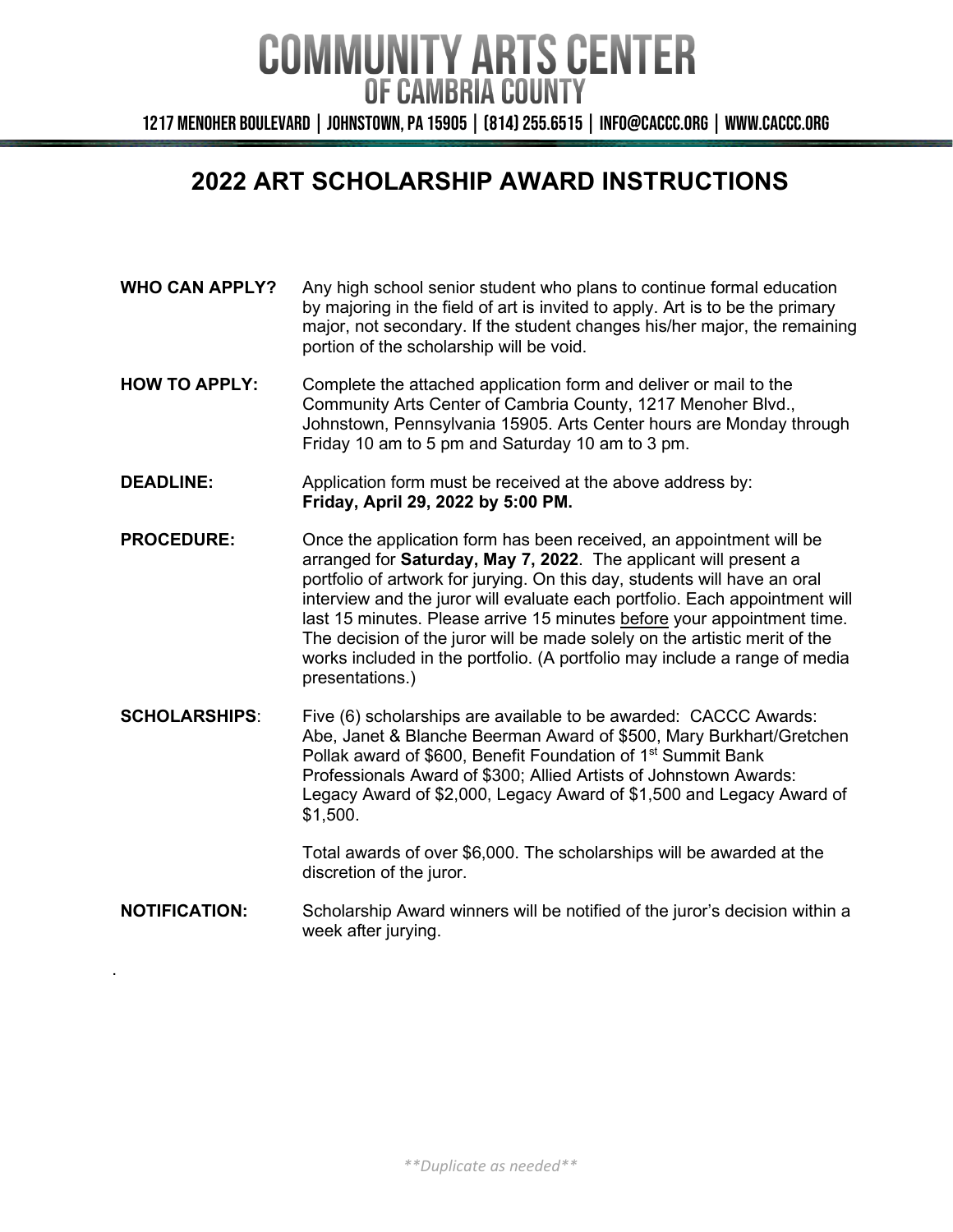1217 Menoher Boulevard | Johnstown, PA 15905 | (814) 255.6515 | info@caccc.org | www.caccc.org

### **2022 ART SCHOLARSHIP INTERVIEW FORM**

Name\_\_\_\_\_\_\_\_\_\_\_\_\_\_\_\_\_\_\_\_\_\_\_\_\_\_\_\_\_\_\_\_\_\_ High School\_\_\_\_\_\_\_\_\_\_\_\_\_\_\_\_\_\_\_\_\_\_\_\_\_\_\_

Name of College Attending and the state of  $\Box$ 

**Bring this form to your appointment; these are the areas in which you will be evaluated by the Juror.**

*Please answer the following questions briefly before your appointment: (preferably type)*

- 1. What plans do you have for your future in art?
- 2. What do you find interesting about your career choice?
- 3. What would be the challenges?
- 4. Which is your favorite piece in your portfolio, and what do you like about it?
- 5. Looking over your portfolio, which piece would you like to do over again and what would you change about it?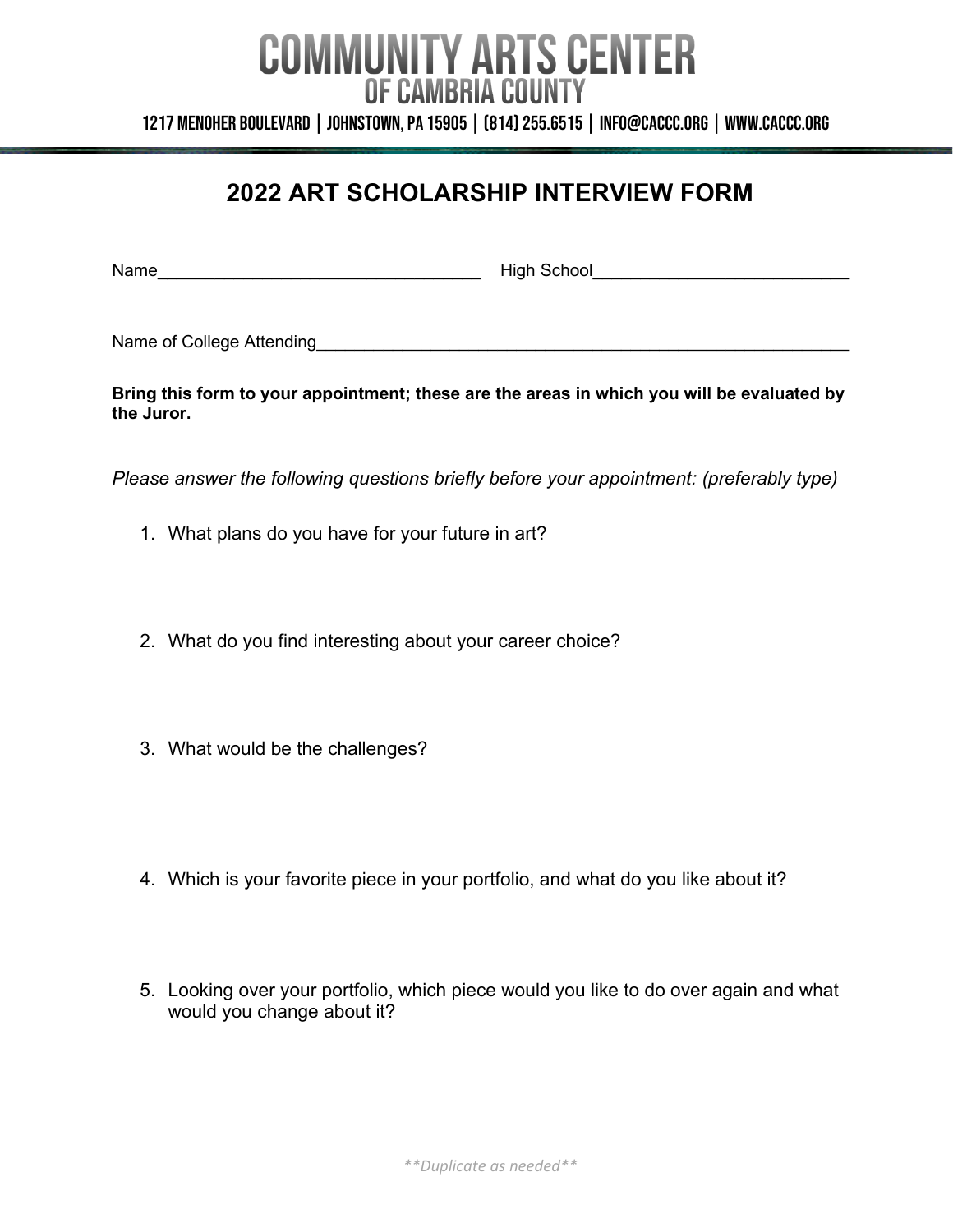1217 Menoher Boulevard | Johnstown, PA 15905 | (814) 255.6515 | info@caccc.org | www.caccc.org

## **2022 ART SCHOLARSHIP JUROR EVALUATION FORM**

Name:\_\_\_\_\_\_\_\_\_\_\_\_\_\_\_\_\_\_\_\_\_\_\_\_\_\_\_\_\_\_\_\_\_\_\_\_\_\_\_\_\_\_\_ High School: \_\_\_\_\_\_\_\_\_\_\_\_\_\_\_\_\_\_\_\_\_\_\_\_\_

Name of college/art school attending: \_\_\_\_\_\_\_\_\_\_\_\_\_\_\_\_\_\_\_\_\_\_\_\_\_\_\_\_\_\_\_\_\_\_\_\_\_\_\_\_\_\_\_\_\_\_\_\_\_\_\_\_\_\_\_

*BRING THIS FORM TO YOUR APPOINTMENT! These are the areas in which you will be evaluated.*

### **RATING**

|                                    | <b>Superior - 4</b> | $Good-3$ | Average - 2 | Weak $-1$ | <b>Comments</b> |
|------------------------------------|---------------------|----------|-------------|-----------|-----------------|
| <b>Drawing</b><br><b>Ability</b>   |                     |          |             |           |                 |
| <b>Design Sense</b>                |                     |          |             |           |                 |
| <b>Technical</b><br><b>Ability</b> |                     |          |             |           |                 |
| <b>Creativity</b>                  |                     |          |             |           |                 |
| <b>Overall</b><br>Impression       |                     |          |             |           |                 |
| <b>Totals</b>                      |                     |          |             |           | <b>Total</b>    |

*\*\*Duplicate as needed\*\**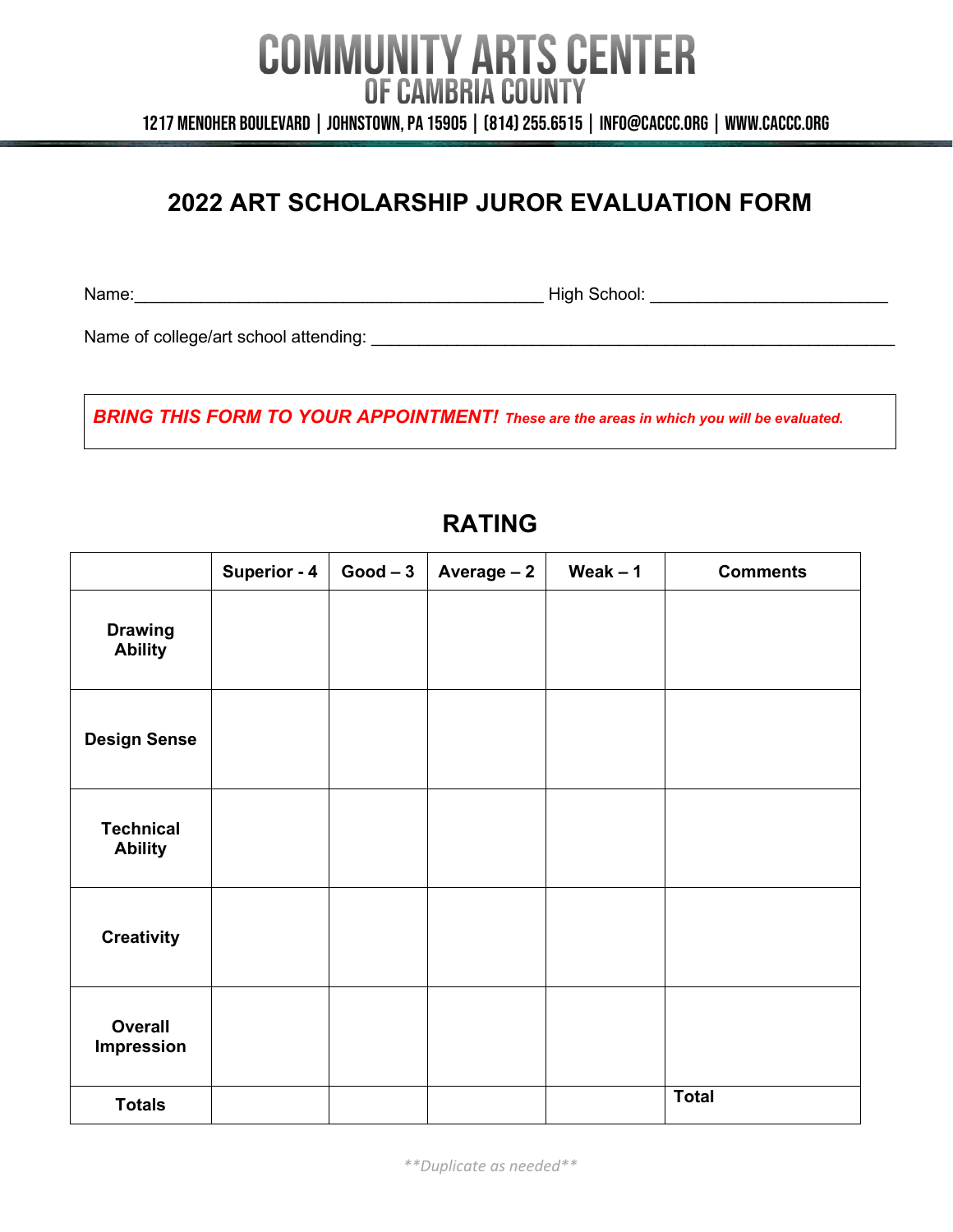1217 Menoher Boulevard | Johnstown, PA 15905 | (814) 255.6515 | info@caccc.org | www.caccc.org

### **SCHOLARSHIP AWARD PROGRAM APPLICATION FORM 2022**

*APPLICATION DUE DATE TO CACCC – APRIL 29, 2022*

Date Mailed **Laters** 

**(Educator, be sure to give the Art Scholarship Evaluation form to the student along with this form.)**

| (LAST)                                                                                                                                                                                                                         | (FIRST) | (MIDDLE)           |  |  |  |  |
|--------------------------------------------------------------------------------------------------------------------------------------------------------------------------------------------------------------------------------|---------|--------------------|--|--|--|--|
| Parent/Guardian Name(s) expression of the contract of the contract of the contract of the contract of the contract of the contract of the contract of the contract of the contract of the contract of the contract of the cont |         |                    |  |  |  |  |
|                                                                                                                                                                                                                                |         |                    |  |  |  |  |
|                                                                                                                                                                                                                                | (CITY)  | (ZIP)              |  |  |  |  |
|                                                                                                                                                                                                                                |         |                    |  |  |  |  |
|                                                                                                                                                                                                                                |         |                    |  |  |  |  |
|                                                                                                                                                                                                                                |         |                    |  |  |  |  |
| Please list college/art school where you have been accepted and plan to attend:                                                                                                                                                |         |                    |  |  |  |  |
|                                                                                                                                                                                                                                |         |                    |  |  |  |  |
|                                                                                                                                                                                                                                |         |                    |  |  |  |  |
| <b>**PLEASE INCLUDE A</b>                                                                                                                                                                                                      |         |                    |  |  |  |  |
| <b>WALLET-SIZED PICTURE OF</b><br><b>YOURSELF WITH THIS</b><br><b>APPLICATION.</b>                                                                                                                                             |         | <b>Signatures:</b> |  |  |  |  |
|                                                                                                                                                                                                                                |         | (Applicant)        |  |  |  |  |
| CAC date received ______________                                                                                                                                                                                               |         |                    |  |  |  |  |
|                                                                                                                                                                                                                                |         | (Parent)           |  |  |  |  |
|                                                                                                                                                                                                                                |         | (Art teacher)      |  |  |  |  |

*\*\*Duplicate as needed\*\**